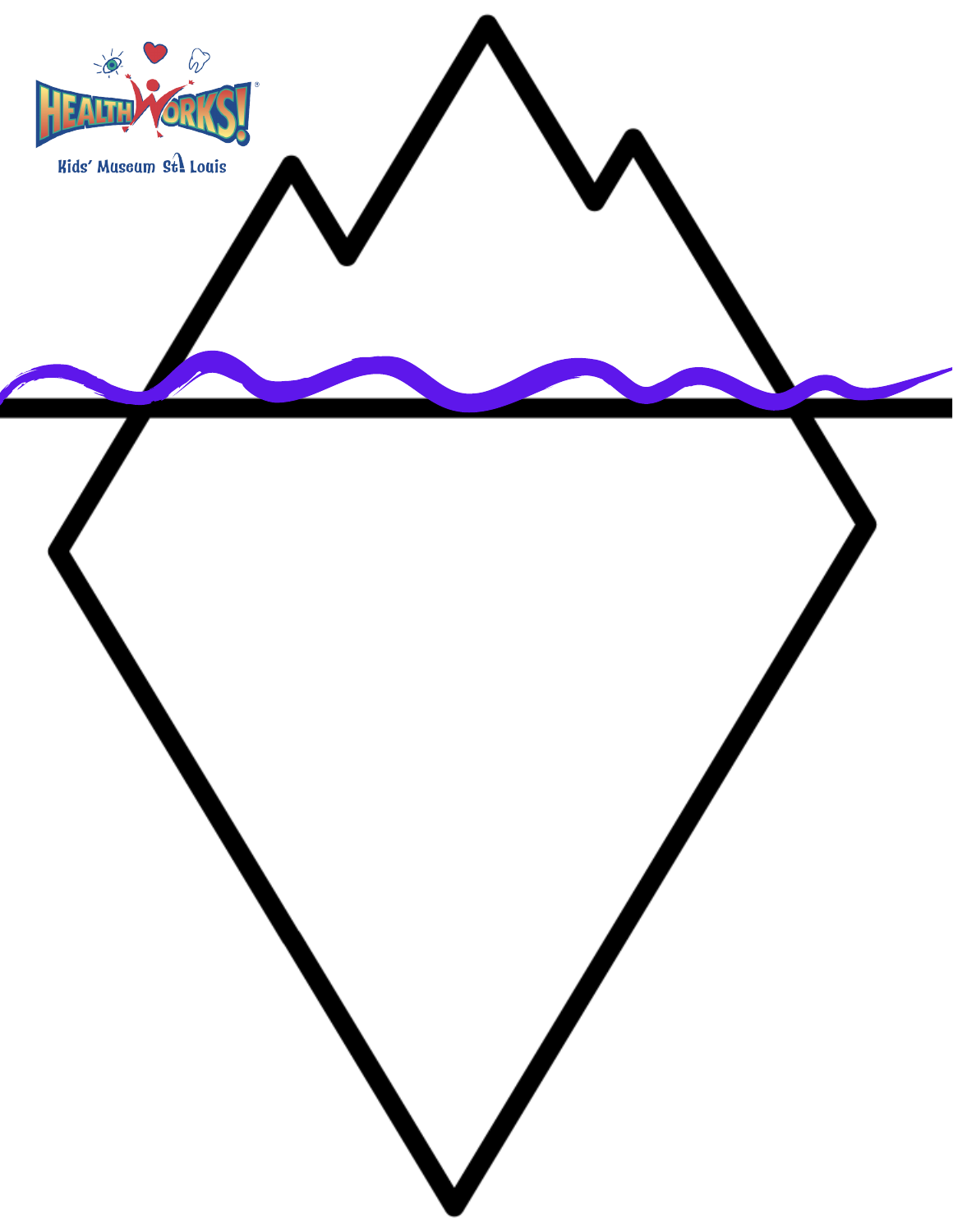

## What's beneath the surface? Iceberg Activity

Most of an iceberg is hidden beneath the surface of the water where it cannot be seen. Sometimes feelings can be like an iceberg, and the reasons for that feeling can remain hidden beneath the surface. This activity helps explore what might be the cause of different feelings to help with expression of emotions and encourage empathy.

**Instructions:** Use the iceberg template above--or draw your own--to discover what lies beneath different feelings. On the top part of the iceberg write a feeling. Underneath write different things that might cause that feeling or what that feeling might actually mean. Try these feelings to get started: Happy, Sad, Angry, Embarrassed, Annoyed, Confident, Surprised. What other feelings can you think of?

Try this activity again the next time you have a hard time expressing how you feel or you don't understand why you're feeling a certain emotion. Also try to remember that everyone has their own icebergs and try to imagine what might be hiding beneath the surface when a friend or family members seems angry, sad, etc.